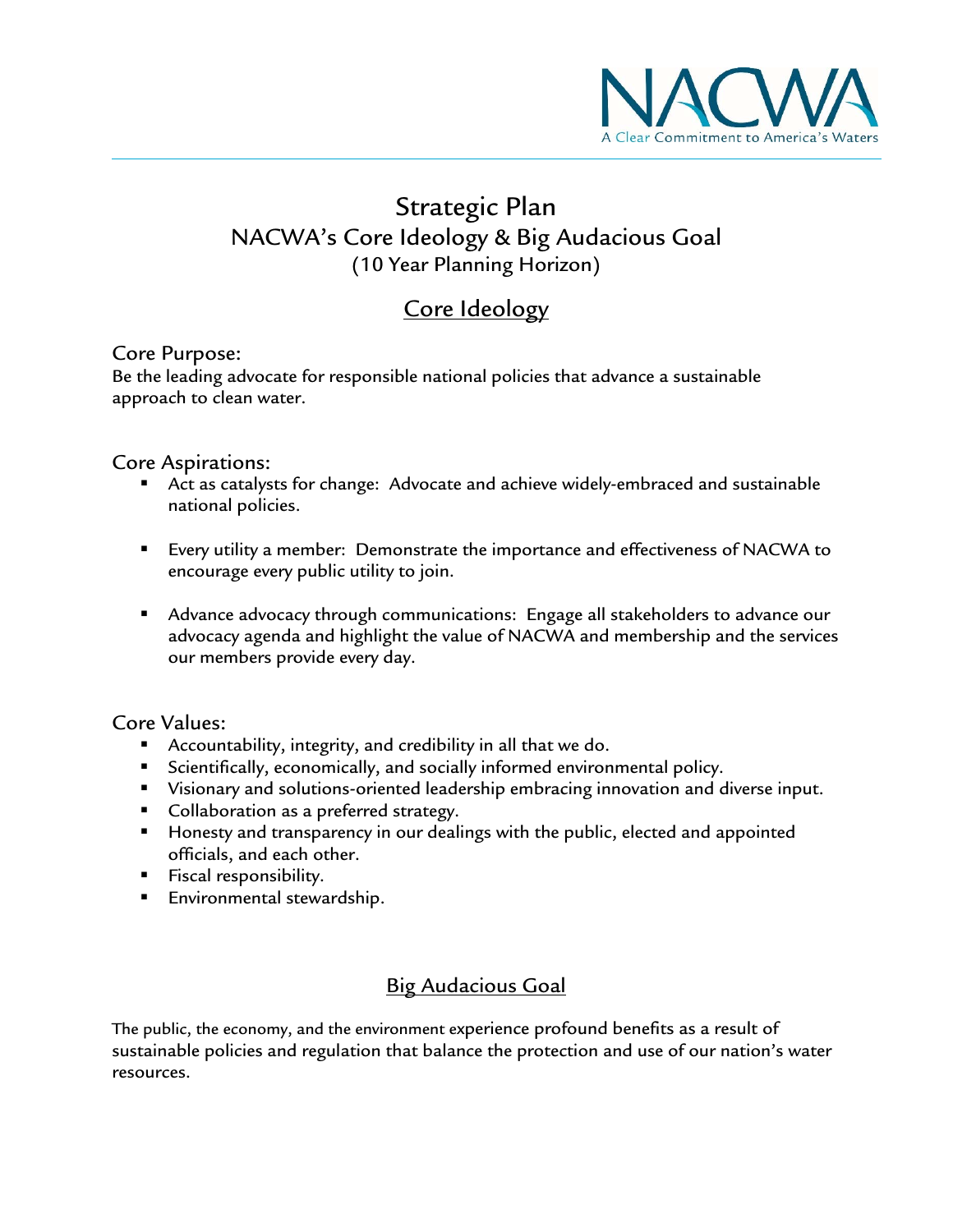NACWA Strategic Plan February 5, 2016 Page 2 of 6

## Outcome-Oriented Goals & Strategies (3-5 Year Planning Horizon)

Goals are high-level statements that reflect the key priorities of the Association over the next 3-5 years that we plan to accomplish.

Strategies set forth a plan of action to achieve each goal.

## ADVOCACY GOALS

1. Further secure the role of clean water agencies as public health, environmental and economic stewards by ensuring sufficient regulatory flexibility to meet or move beyond Clean Water Act obligations – including through use of integrated planning concepts and appropriate, realistic analysis of community affordability concerns – while at the same time promoting a robust federal funding partnership to support regulatory compliance obligations.

*Strategies to achieve this goal:* 

- *Increase the use and acceptance of integrated planning in both the permitting and enforcement context, and codify integrated planning principles in the Clean Water Act.*
- *Secure revisions to EPA's affordability approach that recognize the financial realities impacting clean water utilities and their local communities.*
- *Increase and expand available federal funding for clean water infrastructure investment by:* 
	- *Supporting funding for the CWSRF and WIFIA programs;*
	- *Maintaining tax-exempt status for investments in municipal bonds;*
	- *Exploring tax incentives to support public/private financing partnerships;*
	- *Exploring viability of a LIEHEAP-type subsidy program or a variable rate program for low-income ratepayers.*
- *Pursue a communications campaign that promotes utilities as best suited to prioritize their compliance needs.*
- 2. Advocate for properly promulgated clean water regulations and policies that are based on valid science and achieve environmentally-beneficial and cost-effective water quality improvements, and safeguard clean water utilities from unreasonable enforcement actions especially in the wet weather context.

*Strategies to achieve this goal:* 

 *Engage EPA through rulemaking and other processes to ensure regulatory actions are based on valid science and grounded in statute and do not impose significant new costs on clean water utilities and their ratepayers with little resulting water quality improvement.*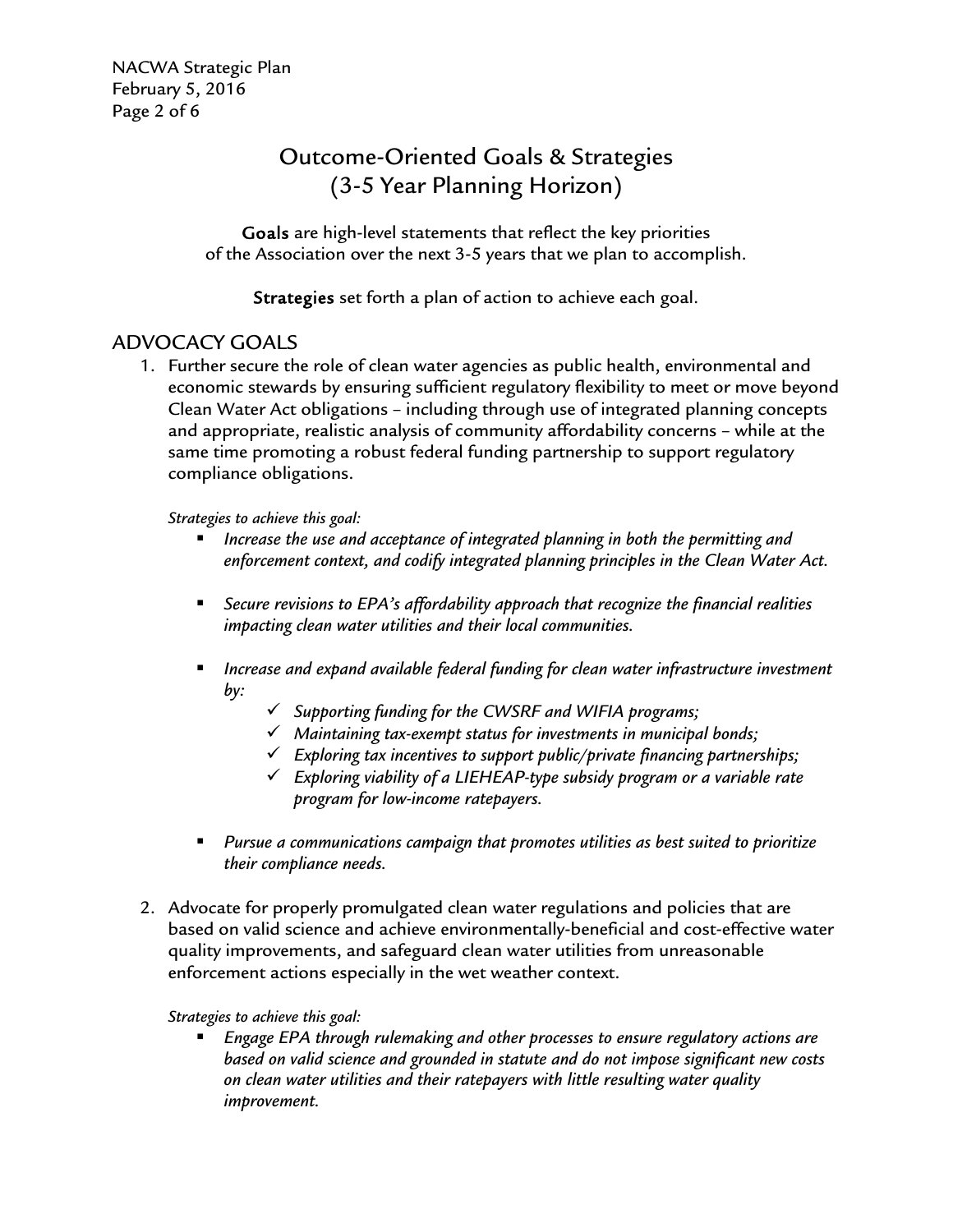NACWA Strategic Plan February 5, 2016 Page 3 of 6

- *Engage in litigation and advocate for increased Congressional oversight as necessary to protect clean water utilities from inappropriate regulatory mandates, including regulatory action that are not supported by valid science or have not undergone sufficient public review and comment.*
- *Explore statutory reforms to provide clean water utilities greater flexibility in meeting water quality-based standards, including greater use of compliance schedules.*
- *Utilize regulatory, legislative and legal advocacy to ensure appropriate, consistent regulations and enforcement for wet weather issues on a nationwide basis, and provide utilities with key advocacy tools and resources to address wet weather concerns.*
- *Support and promote rational, cost-effective stormwater policies and regulations, including defense of the "maximum extent practicable" standard and legal defense of stormwater funding programs.*
- 3. Advance statutory reforms to modernize the Clean Water Act and incorporate tools that support innovative approaches by clean water agencies to achieve national water quality goals, including tools that promote watershed-based approaches.

*Strategies to achieve this goal:* 

- *Support and promote federal programs that incentivize collaborative watershed approaches to addressing water quality impairment and that optimize the role of clean water utilities as resource recovery agents.*
- *Promote legislation that extends NPDES permit terms, incorporates greater use of integrated planning principles, and addresses affordability concerns.*
- *Effectively communicate that new tools are needed in order for the Clean Water Act to address 21st century challenges such as nonpoint source pollution, resiliency, climate change, energy production, emerging contaminates, etc.*
- *Engage key stakeholders in a dialogue about the need to reform the CWA and how best to accomplish this goal.*
- 4. Empower and support clean water utilities to pursue new forms of innovation including implementation of advanced technologies and utility operation techniques that maximize water quality benefits for the investment dollar -- in order to address challenges of serving growing populations and meeting greater environmental responsibilities with fewer financial resources.

*Strategies to achieve this goal:* 

 *Pursue regulatory and statutory changes that embrace and facilitate Utility of the Future (UOTF) concepts, such as removing potential regulatory barriers to the use of recovered materials like struvite from the wastewater process, addressing contaminants of emerging concern, facilitating use of green infrastructure and low-impact development, and exploring the role of "big data" in helping utilities operate more efficiently and economically.*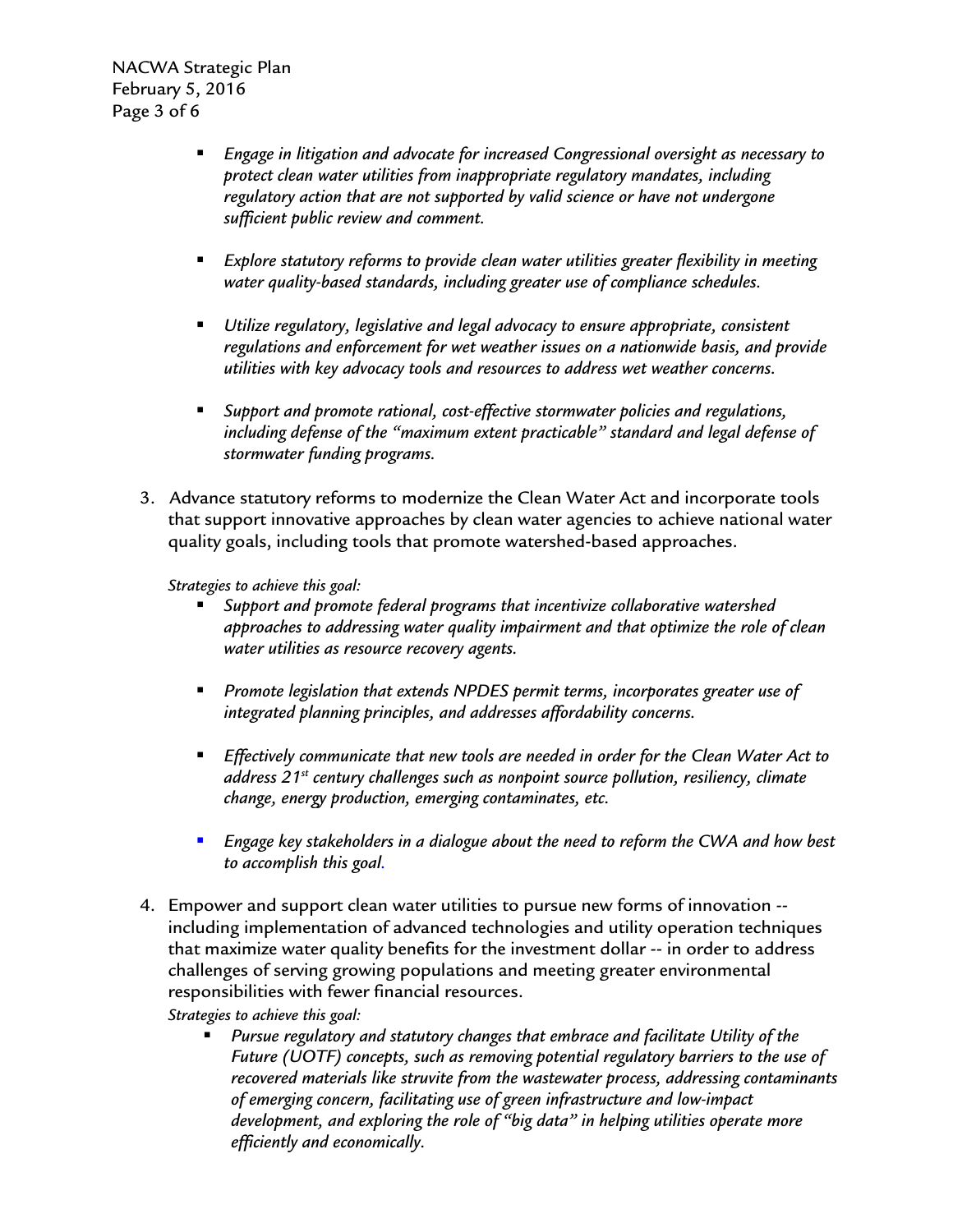NACWA Strategic Plan February 5, 2016 Page 4 of 6

- *Disseminate UOTF approaches throughout the utility community to advance innovation on both a national and local level.*
- *Raise awareness among regulatory agencies, Congress, and key stakeholders including through strong communications materials, meetings, hearings, publications, conferences, and other outreach methods – of the need to treat clean water utilities as co-equals or co-regulators in achieving clean water goals.*
- *Provide utilities with statutory and legal certainty to pursue innovative technologies and approaches in achieving their Clean Water Act obligations.*

## MEMBERSHIP DEVELOPMENT & ENGAGEMENT GOALS

1. Increase NACWA's membership through Board of Directors, existing member, and staff participation in strategic member outreach.

*Strategies to achieve this goal:* 

- *Develop materials that Board Members and Member Agencies can use during their speeches, conferences, local/regional utility meetings etc., to communicate value of NACWA membership.*
- *Leverage attendance at key conferences or regional meetings to visit nearby potential or current members to personally discuss benefits of membership.*
- 2. Expand and diversify NACWA's membership to strengthen the Association's advocacy and increase its financial viability.

*Strategies to achieve this goal:* 

- *Develop specific, customizable, outreach/recruitment plans and materials for key potential member groups where there is significant membership potential. Key potential member groups to be explored include but are not limited to small and medium sized agencies, stormwater utilities, large lapsed and non-member agencies in states where NACWA is not represented.*
- *Create new opportunities for Affiliate members to engage with the Association, especially from industries such as finance or technology that may have new and growing interest in the work of NACWA's Member Agencies.*
- *Create compelling marketing communications that quantify and highlight the benefits of membership to existing and potential Member Agencies and Affiliates.*
- 3. Expand Member Agency and Affiliate participation in NACWA.

*Strategies to achieve this goal:* 

*Consistently provide exceptional member service and improved member experience.*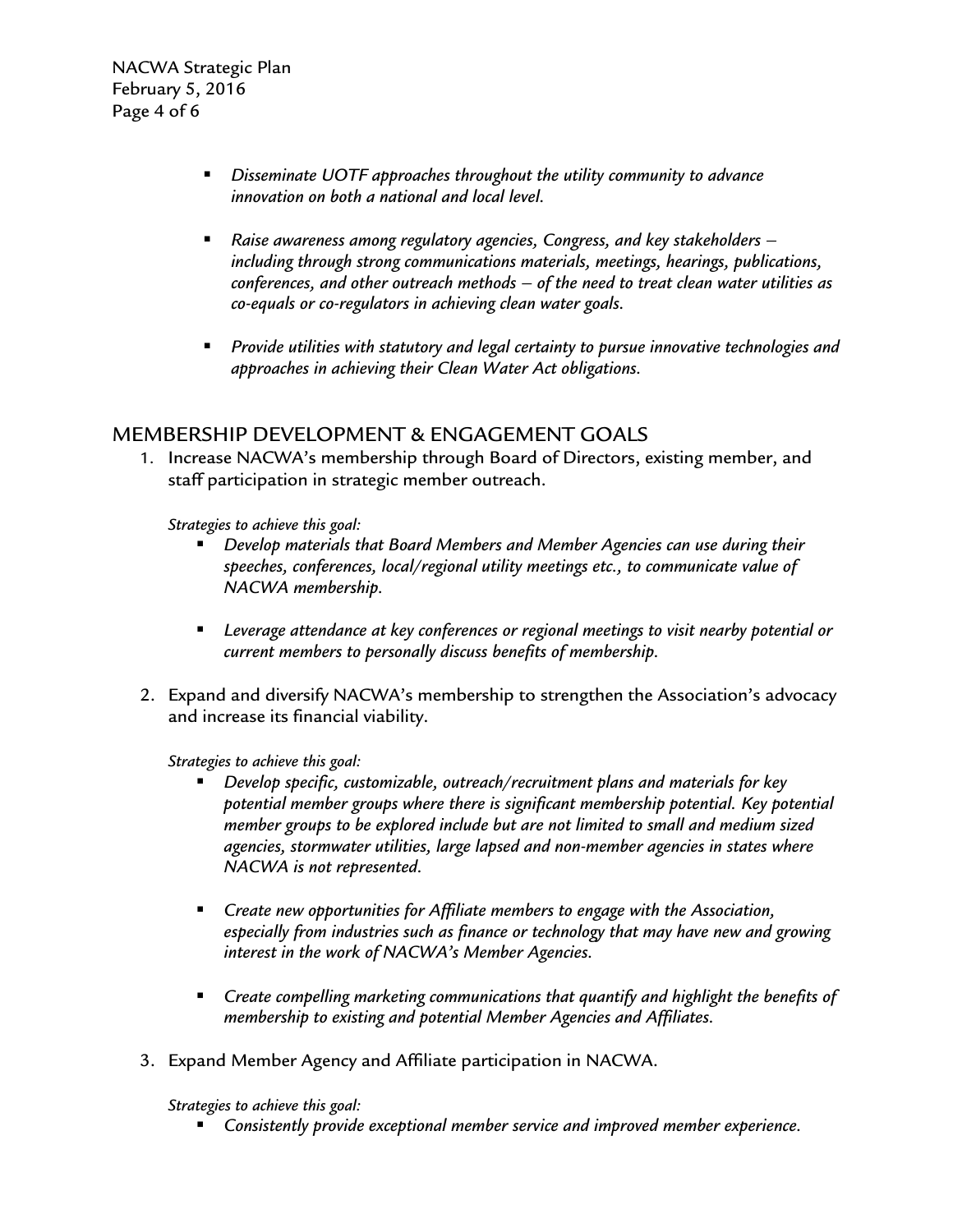NACWA Strategic Plan February 5, 2016 Page 5 of 6

- *Identify and facilitate opportunities for both current and next generation water sector leaders to participate and engage in Association initiatives and activities.*
- *Expand NACWA's reach into Member Agencies to inform, and provide opportunities for, the next generation of utility leaders on the importance of clean water advocacy.*
- *Create forums for Member Agencies and Affiliates to exchange information, knowledge and resources.*

## COMMUNICATIONS GOALS

- 1. Communicate effective messages using appropriate channels to:
	- Support the Association's advocacy;
	- Engage and retain members;
	- Recruit new members; and
	- Highlight the central role the nation's clean water agencies play in the environmental, economic and social well-being of America.

*Strategies to achieve this goal:* 

- *Oversee and manage development and implementation of a strategic communications plan that maximizes efficiency and impact of NACWA's communications initiatives.*
- *Effectively engage and communicate with key audiences including Congress, federal and state regulators, existing and prospective members, traditional and non-traditional partners and the media.*
- *Advance communication that highlights successes, accomplishments and innovations of NACWA Member Agencies and outlines how the Association's advocacy efforts have helped support these successes.*
- **Be instrumental in both the federal and local arena by communicating vibrant national** *policies and messages that inspire members to engage in national grassroots advocacy and encourage similar messages and actions at the state, county and local level.*
- 2. Raise awareness and expand our collective voice by coordinating with water sector partners on communications initiatives when working together will more effectively and efficiently advance common goals and generate greater value.

#### *Strategies to achieve this goal:*

- *Leverage partnerships with other organizations to raise awareness, expand voice and increase visibility.*
- *Continuously evaluate new strategic partnership opportunities.*
- 3. Better facilitate member-to-member exchange of outreach information, resources and tools.